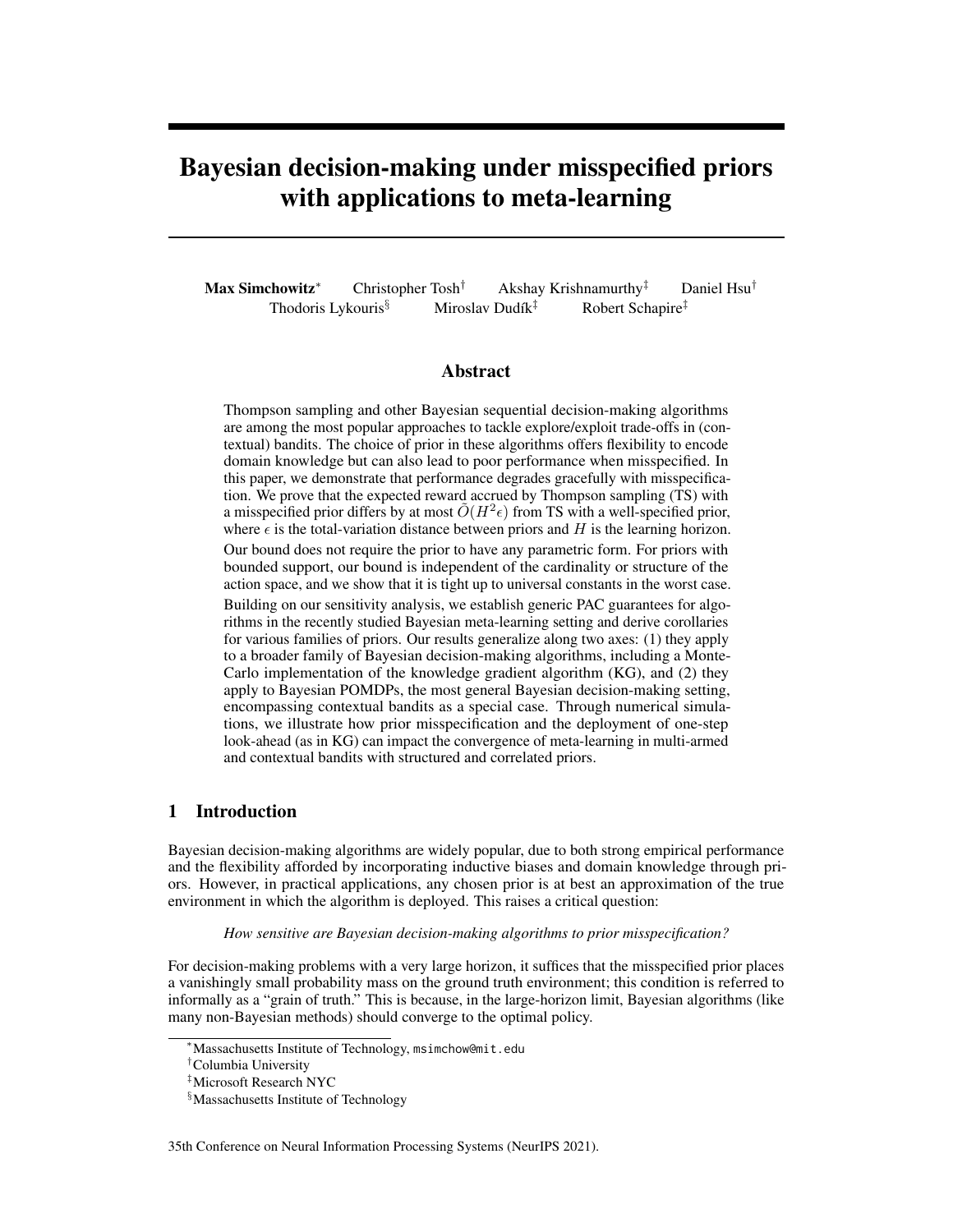But in many practical settings, decision-making takes place on shorter time scales. Consider a news recommendation website that, when presented with a new user, sequentially offers a selection of currently trending articles. Such a system may only have a few opportunities to make recommendations before the user decides to navigate away, leaving little time to correct for misspecified or underspecified prior knowledge. Such examples are described more broadly by the meta-learning paradigm, where a single learning agent must complete multiple disparate-though-related tasks.

In meta-learning problems, and in short-horizon problems more broadly, the "grain of truth" argument paints a rather uninformative picture. Consequently, recent work has begun to explore sensitivity bounds in applications with shorter horizons [\[LL16,](#page-11-0) [KKZ](#page-11-1) $+21$ ]. However, these recent works focus on particular classes of priors and/or reward models, as well as on the Thompson sampling algorithm specifically. Notably, this leaves open questions about the extent to which prior sensitivity is determined by properties of the Bayesian decision-making algorithm, the reward model, and the prior itself.

# 1.1 Our Contributions

Motivated by meta-learning problems with short task horizons, we establish general, distributionindependent, and worst-case optimal bounds on the sensitivity of Bayesian algorithms to prior misspecification. We focus on the Bayesian bandit setting, where a mean-vector "environment"  $\mu$  is drawn from a distribution  $P$ , and rewards for each action are drawn in accordance with  $\mu$ . We study the performance of Bayesian algorithms which operate according to a *misspecified* prior P ′ .

Sensitivity of Thompson Sampling and Related Bayesian Bandit Algorithms. As a concrete example, we consider the expected reward obtained by Thompson sampling with misspecified prior P ′ under environments drawn from true prior P.

When the mean rewards lie in the range  $[0, 1]$ , as in the Bernoulli reward setting, we show that the difference in expected reward between Thompson sampling with  $P'$  and with  $P$  is at most twice the total variation distance between P and P ′ multiplied by the *square* of the horizon length. We prove a lower bound demonstrating that, for worst-case priors, this result is tight up to constants. Moreover, our upper bound holds for any two priors  $P$  and  $P'$  and suffers no dependence on the complexity of the decision space.

We extend this result in two directions. First, we remove the boundedness requirement on the mean reward range, showing that so long as certain tail probability conditions on the prior means are satisfied, a similar result holds. Second, we generalize beyond Thompson sampling, bounding the prior sensitivity of a broad class of Bayesian bandit algorithms, which we term n*-Monte Carlo algorithms*. Our lower bounds extend to this class, verifying sharp dependence on the parameter n.

Sample Complexity of Bayesian Meta-Learning. We apply our prior sensitivity results to the Bayesian bandit meta-learning setting, in which a meta-learner iteratively interacts on bandit instances that are sampled from an unknown prior distribution. Motivated by our sensitivity analysis we describe a generic algorithmic recipe for Bayesian meta-learning, in which the meta-learner explores for several episodes to estimate the prior and then exploits by instantiating a Bayesian decision-maker with the learned prior. We formally consider two instantiations of this setup: (1) the Beta-Bernoulli setting where the rewards are Bernoulli and the prior is a product of Beta distributions and (2) the Gaussian-Gaussian setting where the rewards are Gaussian and the prior is a Gaussian (with arbitrary covariance structure) over the means. We note that the Gaussian-Gaussian setting was recently studied in  $[KKZ^+21]$  $[KKZ^+21]$  but only for the diagonal covariance setting.

Bayesian Decision-Making Beyond the Bandit Setting. A striking feature of our proof is that it makes no explicit reference to the structure of bandit decision-making. As a consequence, our results extend seamlessly to both contextual bandits and the most general Bayesian decision-making problem: Bayesian POMDPs. While our sensitivity bounds hold almost verbatim in these settings, we note that estimating the prior may be statistically much more challenging in these scenarios, so there is no free lunch. To facilitate readability of the paper, we defer all further discussion and formal results to Appendix [E.](#page--1-0)

Experimental results. We complement our meta-learning theory with synthetic experiments in multi-armed and contextual bandit settings. Our experiments show the benefits of (a) meta-learning broadly, (b) estimating higher-order moments of the prior distribution, and (c) using less myopic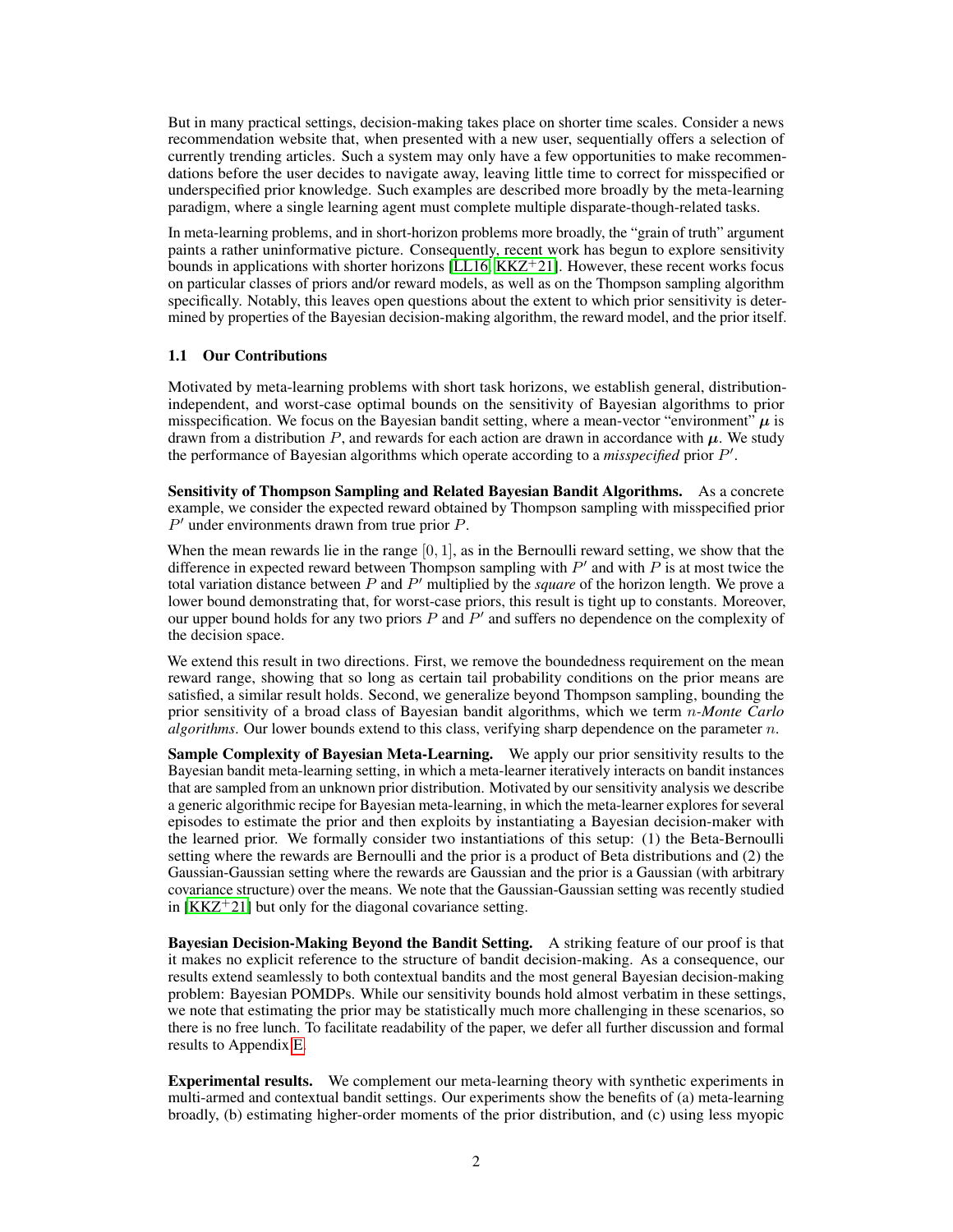algorithms like the Knowledge Gradient [\[RPF12\]](#page-11-2) over Thompson sampling when faced with structured environments.

#### 1.2 Related Work

Bayesian Decision-Making. Bayesian decision-making broadly refers to a class of algorithms that use Bayesian methods to estimate various problem parameters, and then derive decision/allocation rules from these estimates. The study of Bayesian decision-making began with the seminal work of Thompson [\[Tho33\]](#page-12-0), who introduced the Thompson sampling algorithm for adaptive experiment design in clinical trials. Thompson sampling later gained popularity in the reinforcement learning community as a means to solve multi-armed bandit and tabular reinforcement learning problems [\[Str00,](#page-11-3) [OVR17\]](#page-11-4), and has been extended in many directions [\[AL17,](#page-9-0) [AL18,](#page-10-0) [GMM14\]](#page-10-1). Recent years have seen the proliferation of other Bayesian decision-making and learning algorithms, including Information Directed Sampling [\[RVR16\]](#page-11-5), Top-Two Thompson Sampling [\[Rus16\]](#page-11-6), and Knowledge Gradient [\[RPF12\]](#page-11-2).

Sensitivity Analysis and Frequentist Regret. The field of robust Bayesian analysis examines the sensitivity of Bayesian inference to prior and model misspecification (c.f.,  $[BMP+94]$  $[BMP+94]$ ). These approaches typically do not consider decision-making, so they do not account for multi-step adaptive sampling inherent in our setting. More recent works study frequentist regret for Thompson sampling [\[AG12,](#page-9-1) [KKM12\]](#page-11-7). These guarantees can be interpreted as controlling the sensitivity to arbitrary degrees of prior misspecification, but consequently, they do not provide a precise picture of how misspecification affects performance. Moreover, frequentist guarantees for Thompson sampling focus on relatively long learning horizons, so they are less relevant in the context of meta-learning with many short-horizon tasks.

Short-Horizon Sensitivity. Most closely related to our paper are two previous works on sensitivity of Thompson sampling to small amounts of misspecification in short-horizon settings. [\[LL16\]](#page-11-0) study the sensitivity of Thompson sampling for two-armed bandits when the prior has finite support. More recently, [\[KKZ](#page-11-1)+21] study meta-learning with Thompson sampling and derive sensitivity bounds for Thompson sampling in multi-armed bandits with Gaussian rewards and independent-across-arm Gaussian priors. In contrast to both of these works, the bounds presented in this work apply to arbitrary families of priors, more general decision-making problems, and to more general families of decision-making algorithms. Further, as illustrated in Remark [2,](#page-7-0) our bounds are also tighter than those achieved by  $[KKZ^+21]$  $[KKZ^+21]$  when specialized to their precise setting. Finally, our lower bounds demonstrate that the square-horizon factor incurred in  $[KKZ^+21]$  $[KKZ^+21]$  is unavoidable for worst-case priors (though perhaps not for their special case).

[\[BSLZ19\]](#page-10-3) study sensitivity of general Bayesian algorithms in a dynamic pricing context. Their approach requires "sufficiently random" reward noise and applies only to algorithms with a nonadaptive initial exploration phase (unlike true Thompson Sampling); under these conditions, they show that the trajectories under a well-specified and misspecified Bayesian decision maker can be coupled so that the two algorithms maintain the same posteriors with good probability. In contrast, our analysis applies only to Bayesian decision-making algorithms which have sufficient "internal randomness" (e.g., Thompson sampling, and more generally, the *n*-Monte Carlo algorithms). Our approach obviates assumptions about reward noise and initial exploration at the expense of slightly restricting the class of algorithms to which our guarantees apply.

Meta-learning and Meta-RL. Meta-learning is a classical learning paradigm in which a learner faces many distinct-but-related tasks [\[Thr96,](#page-12-1) [Thr98,](#page-12-2) [Bax98,](#page-10-4) [Bax00,](#page-10-5) [HYC01\]](#page-11-8). While the classical work primarily considered supervised learning tasks, recent, predominantly empirical work has focused on meta-reinforcement learning (Meta-RL), where each task is itself a decision-making problem (c.f., [\[WKNT](#page-12-3)<sup>+</sup>17, [DSC](#page-10-6)<sup>+</sup>16]). This includes some Bayesian approaches [\[HGH](#page-11-9)<sup>+</sup>20]. While there have been some theoretical results on Meta-RL [\[ALB13,](#page-10-7) [CLP20,](#page-10-8) [YHLD21,](#page-12-4) [HCJ](#page-11-10)<sup>+</sup>21], apart from  $[KKZ^+21]$  $[KKZ^+21]$  we are not aware of other theoretical treatments with a Bayesian flavor.

Learning under model misspecification. This work studies a specific notion of misspecification: running Bayesian decision-making algorithms with inexact approximations of a true underlying prior. Numerous other types of mispecification have been considered by the learning theory community more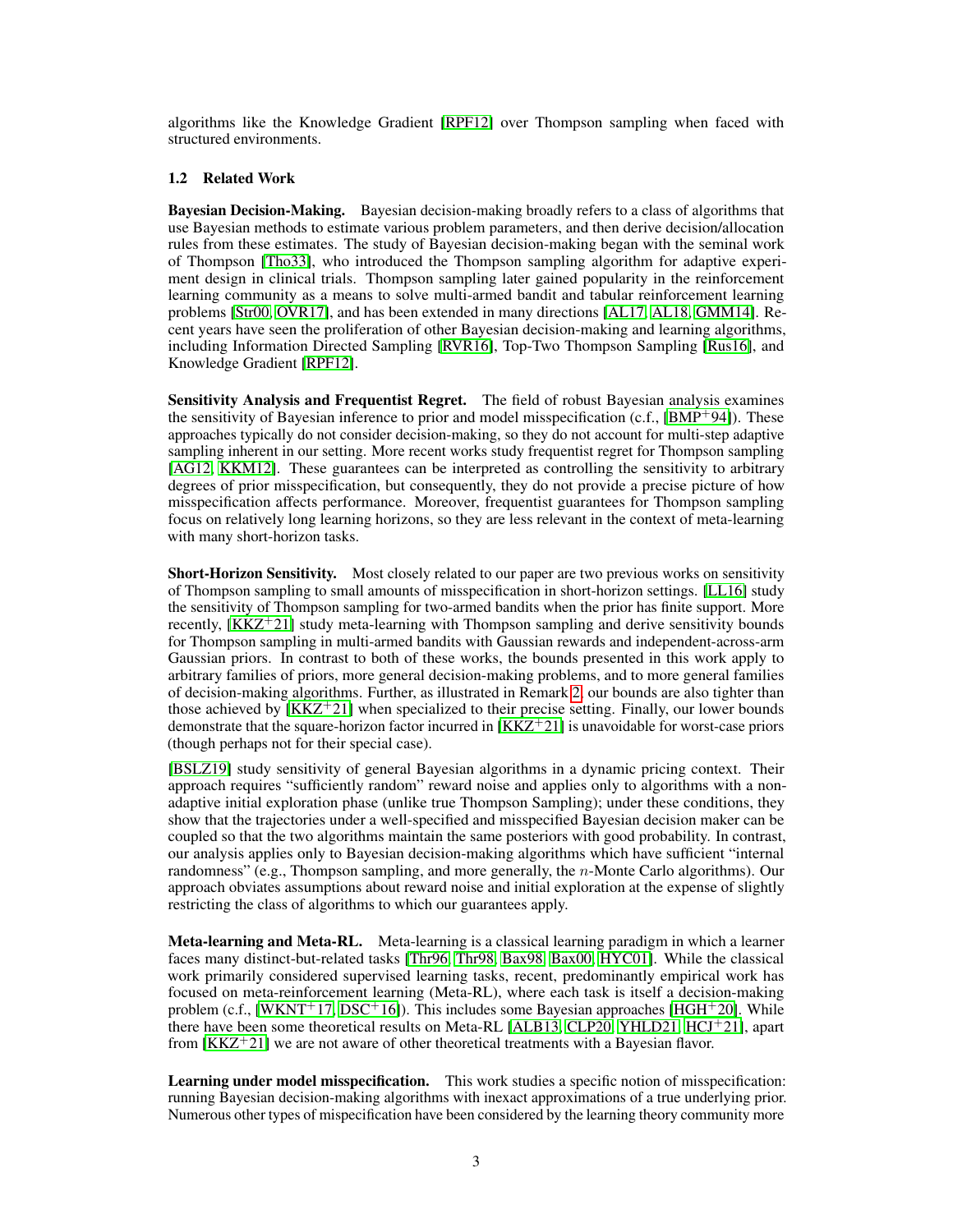broadly, although typically in the absence of meta-learning and in frequentist settings. These include models where rewards may be changing with time [\[GM11,](#page-10-9) [BGZ14,](#page-10-10) [CSLZ18,](#page-10-11) [WL21\]](#page-12-5) or adversarially corrupted [\[LMPL18,](#page-11-11) [GKT19,](#page-10-12) [ZS21\]](#page-12-6), or where a simple function class (e.g., linear models) is used to approximate a more complex reward function [\[DKWY20,](#page-10-13) [VRD19,](#page-12-7) [LSW20,](#page-11-12) [FGMZ20\]](#page-10-14). The Bayesian analog of these models is that the *likelihood* is misspecified, which is quite different from the prior misspecification considered here. Translating these notions of misspecification to Bayesian decision-making and unifying these lines of work remains an exciting direction for future research.

# 2 Setting and Notation

Throughout, we use bold v to denote vectors and non-bold  $v_a$  to denote scalars. When the vector  $v_h$ has a subscript,  $v_{h,a}$  denotes its coordinates.

Bayesian Bandit Learning under Misspecification. A Bayesian bandit learning instance is specified by (a) an abstract action space A, (b) a parametric family of priors  $P_{\theta}$  indexed by parameters  $\theta \in \Theta$  over mean vectors  $\mu \in \mathbb{R}^{\mathcal{A}}$  with coordinates  $\mu_a$ , and (c) a function  $\mathcal{D}: \mathbb{R}^{\mathcal{A}} \to \Delta(\mathbb{R}^{\mathcal{A}})$ mapping mean vectors  $\mu$  to distributions over reward vectors  $r \in \mathbb{R}^{\mathcal{A}}$  such that the expected reward under  $\mathcal{D}(\mu)$  is  $\mu$ , i.e.,  $\mathbb{E}_{\mathbf{r} \sim \mathcal{D}(\mu)}[\mathbf{r}] = \mu^5$  $\mathbb{E}_{\mathbf{r} \sim \mathcal{D}(\mu)}[\mathbf{r}] = \mu^5$ . Note that this general setup allows the prior  $P_\theta$  to encode complex dependencies between the mean rewards  $\mu_a$  of actions  $a \in \mathcal{A}$ .

We consider an episodic bandit protocol with horizon H. First,  $\mu \sim P_\theta$  is drawn from the prior. Then, at each time step  $h = 1, 2, \ldots, H$ , the learner's policy, specified by an algorithm alg, selects an action  $a_h \in \mathcal{A}$ . Simultaneously, a reward vector  $\mathbf{r}_h$  is drawn independently from  $\mathcal{D}(\mu)$ , and the learner observes reward  $r_h = r_{h,a_h}$ . The choice of action  $a_h$  may depend on the partial trajectory  $\tau_{h-1} = (a_1, r_1, \ldots, a_{h-1}, r_{h-1})$ . We let  $P_{\theta, \text{alg}}$  denote the joint law over  $\mu$  and the full trajectory  $\tau_H$ , while expectations are denoted  $E_{\theta, \text{alg}}$ . We abbreviate the full trajectory  $\tau = \tau_H$ . We denote the cumulative reward

$$
R(\theta, \mathsf{alg}) := E_{\theta, \mathsf{alg}} \left[ \sum_{h=1}^H r_h \right] = E_{\theta, \mathsf{alg}} \left[ \sum_{h=1}^H \mu_{a_h} \right].
$$

**Bayesian Learning Algorithms.** We study a class of algorithms  $\text{alg}(\theta)$  also parameterized by  $\theta \in \Theta$ . For concreteness, the reader may think of alg $(\theta)$  as corresponding to Thompson sampling, where the learner internally computes posteriors using  $P_{\theta}$  as its prior. More general classes of Bayesian algorithms are defined in Section [3.1.](#page-4-0) We are interested in the consequences of misspecification; that is, interacting with  $\mu \sim P_\theta$ , but executing alg( $\theta'$ ) for some other  $\theta' \neq \theta$ . Note that our notation for the induced law on the trajectory is  $P_{\theta, \text{alg}(\theta')}$ .

Episodic Bayesian Meta-Learning. We apply the above framework to the problem of Bayesian meta-learning. Let  $\theta^* \in \Theta$  be a ground-truth parameter. At each episode  $t = 1, 2, ..., T$ , a mean parameter  $\mu^{(t)}$  is drawn i.i.d. from  $P_{\theta^{\star}}$ . Simultaneously, the learner commits to a (potentially non-Bayesian) exploration strategy explore<sup>(t)</sup> and collects the induced trajectory  $\tau^{(t)}$ . At the end of T episodes, the learner selects a parameter  $\hat{\theta} \in \Theta$  as a function of  $\tau^{(1)}, \ldots, \tau^{(T)}$ . The learner's performance is evaluated on the expected reward of the plug-in algorithm on  $\hat{\theta}$ :  $R(\theta^*, \mathsf{alg}(\hat{\theta}))$ .

Further notation. Given two probability distributions  $P$  and  $Q$  over the same probability space  $(\Omega, \mathcal{F})$ , we denote their total variation  $TV(P || Q) := \sup_{\mathcal{E} \in \mathcal{F}} |P[\mathcal{E}] - Q[\mathcal{E}]|$  and Kullback-Leibler divergence KL( $P \parallel Q$ ). If P is a joint distribution of random variables  $(X, Y, Z, \dots)$ ,  $P(X)$  denotes the marginal of X under P, and  $P(Y|X)$  the conditional distribution (as a function of random variable X). We define the diameter of a mean vector as  $\text{diam}(\mu) := \sup_{a \in A} \mu_a - \inf_{a \in A} \mu_a$ , which is a random variable when  $\mu$  is drawn from  $P_{\theta}$ . Throughout,  $log(\cdot)$  denotes the natural logarithm. Given a space X, we let  $\Delta(\mathcal{X})$  be the set of probability distributions on X; see Appendix [B.1](#page--1-1) for measure-theoretic considerations.

<span id="page-3-0"></span><sup>&</sup>lt;sup>5</sup>In fact, our analysis extends to more general cases where the reward distribution is parameterized by more than just the mean vectors, but we restrict ourselves to the current setting for ease of exposition.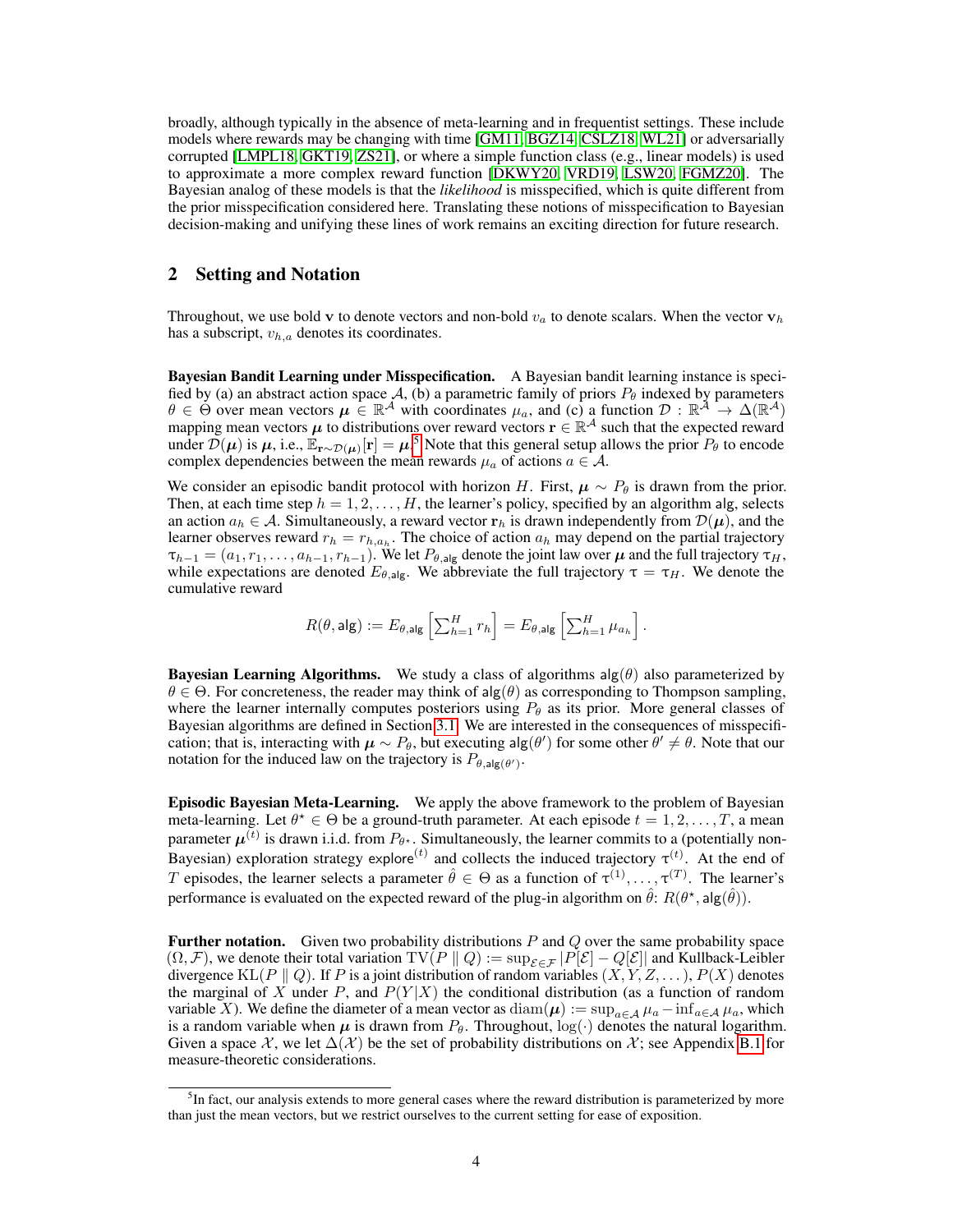# 3 Prior Sensitivity in Bayesian Learning

This section states sensitivity bounds for various Bayesian bandit algorithms and families of priors, starting with the concrete instance of Thompson sampling under priors with bounded-range means. Our results extend almost verbatim to more general decision-making tasks such as contextual bandits; see Appendix [E](#page--1-0) for further details. Throughout, we use the fact that the posterior distribution of the mean  $\mu$  given trajectories  $\tau_h$  does not depend on the choice of learning algorithm alg; hence, we denote these posteriors  $P_{\theta}[\cdot \mid \tau_{h-1}]$ .<sup>[6](#page-4-1)</sup>

Recall the classical Thompson sampling algorithm: at each step h, TS( $\theta$ ) draws a mean  $\tilde{\mu}_h \sim$  $P_{\theta}[\cdot | \tau_{h-1}]$  and selects the reward-maximizing action  $a_h \in \arg \max_a \tilde{\mu}_{h,a}$ . We say that the prior  $P_{\theta}$ is B-bounded if  $P_{\theta}$ [diam( $\mu$ )  $\leq B$ ] = 1. For Thompson sampling under B-bounded priors, we have the following result:

<span id="page-4-2"></span>**Corollary 3.1.** Let  $P_\theta$  be B-bounded. Then, the suboptimality of misspecified Thompson sampling  $TS(\theta')$  *on instance*  $\theta$  *is at most* 

$$
|R(\theta, \mathsf{TS}(\theta)) - R(\theta, \mathsf{TS}(\theta'))| \leq 2H^2 \cdot \mathrm{TV}(P_{\theta} \parallel P_{\theta'}) \cdot B.
$$

Corollary [3.1](#page-4-2) follows directly from Theorem [3.2,](#page-5-0) which we state in Section [3.2,](#page-5-1) and which generalizes the statement of the corollary along two axes: to a more general family of Bayesian algorithms that we call "n-Monte Carlo" and to less restrictive conditions on the behavior of diam( $\mu$ ), such as sub-Gaussian tails. Due to lack of space, we focus on the first such generalization; the second direction is more technical in nature, and we leave its exposition to Appendix [B.2.](#page--1-2)

#### <span id="page-4-0"></span>3.1  $n$ -Monte Carlo algorithms

Unfortunately, for arbitrary Bayesian bandit algorithms, the behavior under two different priors cannot always be controlled in terms of the total variation distance of their priors. Indeed, consider an algorithm that always pulls a particular arm  $a^*$  if the prior places any probability mass on a mean for which  $a^*$  is best; clearly, this algorithm's behavior is not robust to small changes in its prior distribution. However, many important Bayesian bandit algorithms, such as Thompson sampling, are not arbitrary functions of their priors; rather, they select actions based on their internal posterior distribution in a relatively stable manner. We call such algorithms n*-Monte Carlo algorithms*.

**Definition 3.1** (*n*-Monte Carlo algorithm). Given  $n > 0$ , we say that a family of algorithms  $\text{alg}(\cdot)$ parameterized by  $\theta \in \Theta$  is *n*-Monte Carlo if, for any  $\theta, \theta'$ , step  $h \ge 1$ , and partial trajectory  $\tau_{h-1}$ ,

$$
TV(P_{\mathsf{alg}(\theta)}(a_h \mid \tau_{h-1}) \parallel P_{\mathsf{alg}(\theta')}(a_h \mid \tau_{h-1})) \leq n \cdot TV(P_{\theta}(\mu \mid \tau_{h-1}) \parallel P_{\theta'}(\mu \mid \tau_{h-1})).
$$

In words, n-Monte Carlo algorithms are those Bayesian algorithms for which small changes in the posterior distribution result in small changes (up to a multiplicative factor of  $n$ ) in the distribution over actions. Note that on the left-hand side, we do not need to specify the true  $\theta^*$ , because each algorithm's choice of an action can only depend on  $\tau_{h-1}$ . The nomenclature arises because any algorithm that selects actions based exclusively on *n samples* from its posterior  $P_{\theta}(\mu | \tau_{h-1})$  is  $n$ -Monte [C](#page--1-3)arlo. However, the definition is more general and in Appendix C we describe various algorithms that satisfy the  $n$ -Monte Carlo property, summarizing key insights here:

- We show that  $TS(\theta)$  is 1-Monte Carlo.
- We introduce a generalization of Thompson sampling, which we call  $k$ -shot Thompson sampling  $(k-TS(\theta))$ , that samples k means  $\tilde{\mu}_1, \ldots, \tilde{\mu}_k$  i.i.d. from the posterior  $P_{\theta}[\cdot | \tau_{h-1}]$ , and selects the action  $a_h \in \arg \max_a \max\{\tilde{\mu}_{1,a}, \ldots, \tilde{\mu}_{k,a}\}.$  We show that  $k\text{-TS}(\theta)$  is k-Monte Carlo.
- We introduce a Monte Carlo approximation of the knowledge gradient algorithm [\[RPF12\]](#page-11-2), which we call two-step Receding Horizon Control  $(2-RHC(\theta))$ . This algorithm is non-myopic in that it chooses an action that maximizes the expected value at the subsequent time (according to its own posterior updates). We show that when A is finite,  $2\text{-}RHC(\theta)$  is *n*-Monte Carlo for some *n* that is polynomial in  $|A|$  and the number of Monte Carlo samples it draws from its posterior.

<span id="page-4-1"></span><sup>6</sup>Note that whenever  $\tau_h$  lies in the support of  $P_\theta$ , the posterior  $P_\theta[\mu | \tau_{h-1}]$  is well-defined and unique, even if  $\tau_{h-1}$  was generated by interacting with mean  $\mu \sim P_{\theta'}$  for some  $\theta' \neq \theta$ . When  $\tau_{h-1}$  does not lie in the support of  $P_{\theta}$ , we allow  $P_{\theta}[\mu | \tau_{h-1}]$  to be any distribution over  $\mu$  (for concreteness, one may default to  $P_{\theta}[\mu]$ ). Note, however, that although  $P_{\theta}[\mu \mid \tau_{h-1}]$  may not be uniquely defined,  $P_{\theta, \text{alg}}[\tau_{h-1} \mid \mu]$  is always uniquely defined and independent of  $\theta$ .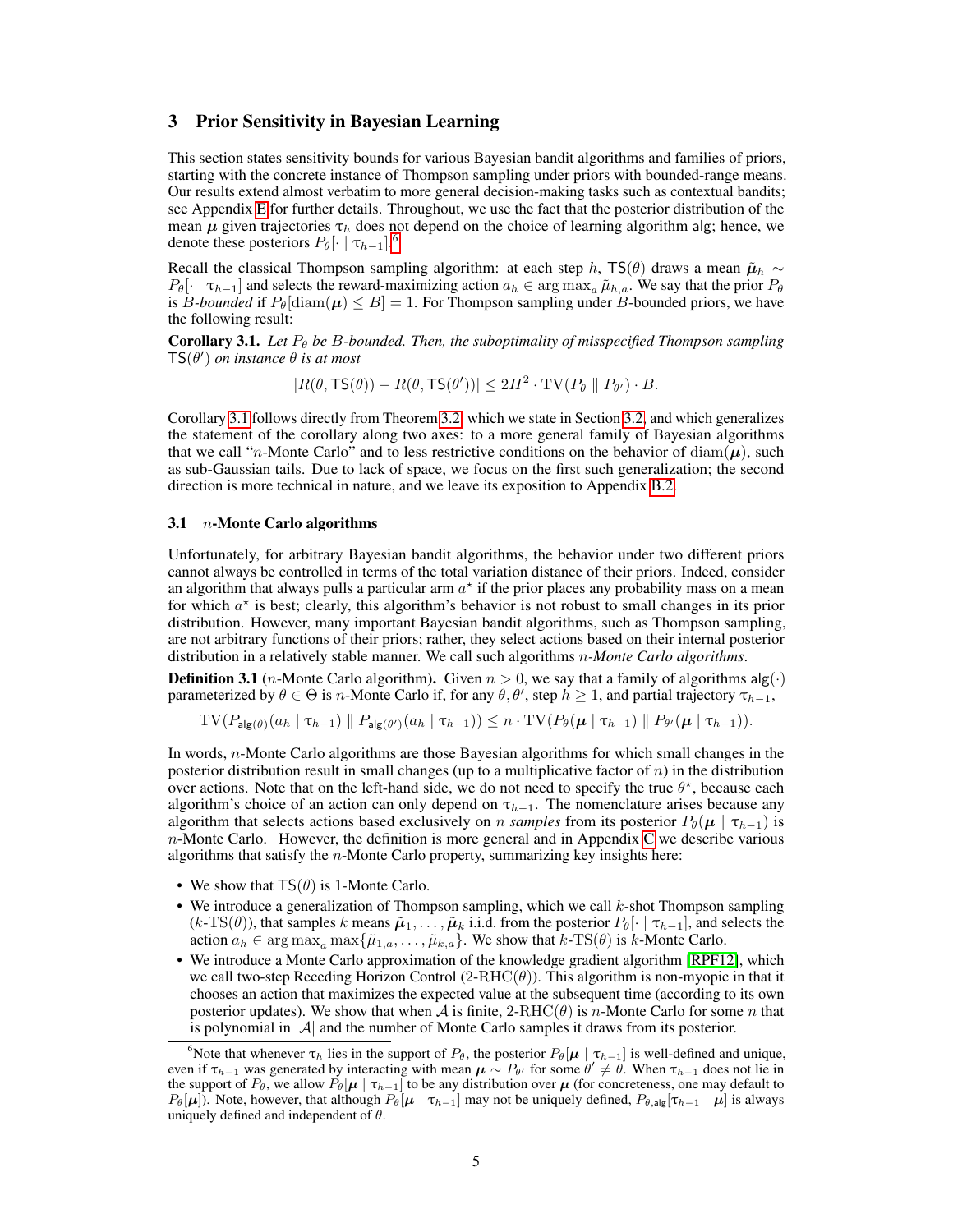#### <span id="page-5-1"></span>3.2 General Sensitivity Upper and Lower Bounds

We are now ready to state a general prior sensitivity bound for  $n$ -Monte Carlo algorithms. For simplicity, we state our bounds for B-bounded priors, that is,  $P_{\theta}$ [diam( $\mu$ )  $\leq B$ ] = 1, and under a natural sub-Gaussian tail condition stated formally in Appendix [B.2](#page--1-2) (Theorem [B.2\)](#page--1-4).

<span id="page-5-0"></span>**Theorem 3.2.** Let  $\text{alg}(\cdot)$  *be an n-Monte Carlo family of algorithms on horizon*  $H \in \mathbb{N}$ *, and let*  $\theta, \theta' \in \Theta$ . Setting  $\varepsilon = TV(P_\theta \parallel P_{\theta'})$ , we have the following guarantees.

*(a) If*  $P_{\theta}$  *is B-bounded, then*  $|R(\theta, \text{alg}(\theta)) - R(\theta, \text{alg}(\theta'))| \leq 2nH^2\varepsilon \cdot B$ *.* 

(b) If  $P_{\theta}$  is coordinate-wise  $\sigma^2$ -sub-Gaussian, then

$$
|R(\theta, \mathsf{alg}(\theta)) - R(\theta, \mathsf{alg}(\theta'))| \leq 2n H^2 \varepsilon \left( \mathrm{diam}(E_\theta[\boldsymbol{\mu}]) + \sigma \left( 8 + 5\sqrt{\log\left( \frac{|\mathcal{A}|^2}{\min\{1, 2nH\epsilon\}}\right)} \right) \right).
$$

Next, we complement our upper bound with a lower bound that matches Theorem [3.2\(](#page-5-0)a) for n-shot Thompson sampling (an  $n$ -Monte Carlo algorithm) up to a multiplicative constant:

<span id="page-5-2"></span>**Theorem 3.3** (Lower Bound, Informal). *For any parameter*  $n \in \mathbb{N}$ *, horizon*  $H \gg 1$ *, number of arms*  $N = |\mathcal{A}| \gg H$ , and separation  $\epsilon \ll 1/nH$ , there exist two priors  $P_\theta$  and  $P_{\theta'}$  over bounded means  $\boldsymbol{\mu} \in [0,1]^N$  such that  $\mathrm{TV}(P_\theta \parallel P_{\theta'}) = \epsilon$  and

$$
R(\theta, n\text{-TS}(\theta)) \ge R(\theta, n\text{-TS}(\theta')) + (1 - o(1)) \cdot \frac{nH^2\epsilon}{2},
$$

*where the*  $o(1)$  *decays to zero as*  $1/H$ *,*  $H/N$ *,*  $\epsilon nH \rightarrow 0$ *.* 

See Theorem [D.1](#page--1-5) for a precise, quantitative statement and Appendix [D](#page--1-3) for a full proof.

Remark 1 (Comparison to  $\tilde{O}(\sqrt{2})$  $H$ ) regret guarantees). At first glance, Theorem [3.3](#page-5-2) appears inconsistent with known upper bounds for Thompson sampling which show that regret relative to the best action in hindsight scales sublinearly as  $\tilde{O}(\sqrt{|\mathcal{A}|H})$  in the horizon H. Notice however that our lower bound requires the number of actions  $|\mathcal{A}|$  to scale at least linearly in H, so the bound applies in a regime where regret upper bounds are in fact vacuous. Instead, the purpose of our lower bound is to quantify the influence of the misspecified prior for *fixed* horizons, but where the magnitude  $TV(P_{\theta} \parallel P_{\theta'})$  of the misspecification may be arbitrarily small.

**Proof ideas.** One of the key ingredients in the proof of Theorem [3.2,](#page-5-0) and a result which may be of independent interest, is the following bound on the total variation of the trajectory of an algorithm run with the true prior and the same algorithm run with an incorrect prior.

<span id="page-5-3"></span>**Proposition 3.4.** *Let*  $\text{alg}(\cdot)$  *be an n-Monte Carlo family of algorithms on horizon*  $H \in \mathbb{N}$ *. Then,* 

 $\text{TV}(P_H \parallel P'_H) \leq 2nH \cdot \text{TV}(P_\theta \parallel P_{\theta'})$ ,

*where*  $P_H = P_{\theta, \text{alg}(\theta)}(\mu, \tau_H)$  *and*  $P'_H = P_{\theta, \text{alg}(\theta')}(\mu, \tau_H)$ *.* 

A full proof is given in Appendix [B.6](#page--1-3) and relies on a careful coupling argument between the two trajectories detailed therein. As a concrete warmup, we illustrate this coupling for a Gaussian bandit instance in Appendix [B.5.](#page--1-3) The factor of  $H$  arises from a telescoping argument (Lemma [B.9\)](#page--1-6) based on the performance-difference lemma [\[Kak03\]](#page-11-13).

For B-bounded priors, Proposition [3.4](#page-5-3) directly translates into the sensitivity bound in Theorem [3.2\(](#page-5-0)a), where the difference in rewards can be bounded as  $BH$  times the probability that the trajectory of alg( $\theta$ ) differs from the trajectory of alg( $\theta'$ ). Addressing more general tail conditions like sub-Gaussianity requires more care; see Appendix [B](#page--1-7) for details.

# 4 Meta-learning

In this section, we apply the above prior sensitivity guarantees to episodic Bayesian meta-learning and obtain sample-efficiency guarantees for canonical Bayesian bandit setups.

Suppose an episodic Bayesian meta-learner uses an exploration strategy explore $^{(t)}$  in  $T$  episodes and computes an estimate  $\hat{\theta} = \hat{\theta}(\tau^{(1)}, \dots, \tau^{(T)})$  of the ground-truth parameter  $\theta^*$ . Suppose further that, for any  $\varepsilon, \delta \in (0, 1)$ , with probability at least  $1 - \delta$  over the realizations of the episodes and internal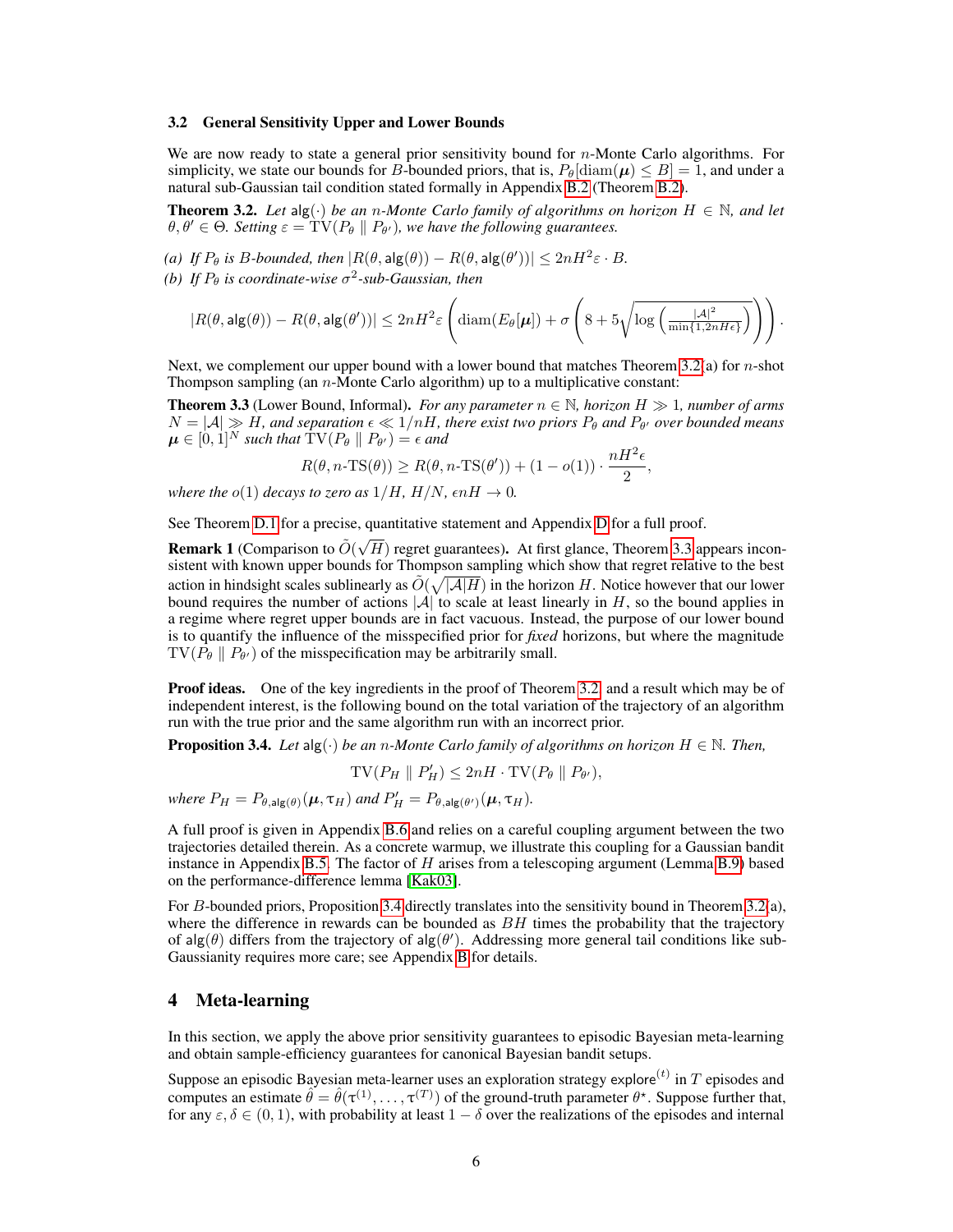randomization of the meta-learner, the estimate  $\hat{\theta}$  satisfies  $TV(P_{\theta^*} \parallel P_{\hat{\theta}}) \leq \varepsilon$ . Then, Theorem [3.2](#page-5-0) implies that, for any *n*-Monte Carlo algorithm alg( $\cdot$ ), the relative performance of alg( $\hat{\theta}$ ) compared to  $\log(\theta^*)$  is (essentially) bounded as  $\tilde{O}(nH^2\varepsilon)$  over horizon H.

Our task of designing meta-learners is thus reduced to that of designing estimators (and exploration strategies) for  $\theta^*$  that enjoy convergence guarantees in TV distance. This is quite a general recipe that can produce concrete meta-learning algorithms in many Bayesian bandit settings. We explain how to do so in two setups: (1)  $P_{\theta^*}$  is a product of Beta distributions, and the rewards are Bernoulli; (2)  $P_{\theta^*}$  is a multivariate Gaussian and the rewards are Gaussian.

#### 4.1 Beta Priors and Bernoulli Rewards

We first consider the situation where the prior distribution is a product of Beta distributions  $P_{\theta^*} =$  $\bigotimes_{a\in\mathcal{A}} \text{Beta}(\alpha^*_a, \beta^*_a)$  and the reward distribution is a product of Bernoulli distributions  $\mathcal{D}(\mu)$  =  $\bigotimes_{a \in \mathcal{A}} \text{Bern}(a_a, \beta_a)$  and the reward distribution is a product of Bernoulii distributions  $D(\mu) = \bigotimes_{a \in \mathcal{A}} \text{Bern}(\mu_a)$ . Recall that  $\text{Beta}(\alpha, \beta)$  for  $\alpha > 0$  and  $\beta > 0$  is a continuous probability distribution supported on  $(0, 1)$ , and hence our parameter space  $\Theta$  is the (strictly) positive orthant in  $\mathbb{R}^{2|\mathcal{A}|}$ .

Our approach is to directly estimate the parameters  $\theta^* = (\alpha^*, \beta^*)$  from the observed rewards in the T episodes. Since the family of Beta distributions is an exponential family [\[Bro86\]](#page-10-15) (with  $(\alpha, \beta)$ ) being the natural parameters), we can appeal to general statistical theory to bound the total variation distance between two such distributions in terms of their parameter distance.

Suppose we adopt the exploration strategy where arm 1 is selected in the first  $n$  rounds in each of the first  $T/|\mathcal{A}|$  episodes, arm 2 in the next  $T/|\mathcal{A}|$  episodes, and so on. (We assume the horizon H and *n* satisfy  $H \ge n \ge 2$ .) We focus on the estimation of  $(\alpha_1^*, \beta_1^*)$ , as the exact same approach works for all of the arms. Let  $X_t$  denote the cumulative reward collected in the first n rounds of episode t. Then, the random variables  $X_1, \ldots, X_{T/|A|}$  are i.i.d. draws from a Beta-Binomial distribution with parameters  $(\alpha_1^*, \beta_1^*, n)$ , where *n* denotes the number of trials of the binomial component. The first and second moments of  $X_t$  are

$$
m_1^* = \mathbb{E}[X_t] = \frac{n\alpha_1^*}{\alpha_1^* + \beta_1^*}
$$
 and  $m_2^* = \mathbb{E}[X_t^2] = \frac{n\alpha_1^*(n(1 + \alpha_1^*) + \beta_1^*)}{(\alpha_1^* + \beta_1^*)(1 + \alpha_1^* + \beta_1^*)}.$ 

These moments uniquely determine  $\alpha_1^*$  and  $\beta_1^*$  as long as  $n \geq 2$ . Therefore, we can estimate  $(\alpha_1^*, \beta_1^*)$ using plug-in estimates of the first two moments  $(m_1^*, m_2^*)$  via the method of moments [\[TGG94\]](#page-11-14). Using this approach, we obtain the following sample complexity guarantee for estimating the prior distribution:

Theorem 4.1. *The exploration strategy and estimator described above enjoy the following guarantee. If*  $P_{\theta^*} = \bigotimes_{a \in \mathcal{A}} \text{Beta}(\alpha^*_a, \beta^*_a)$  and  $\mathcal{D}(\mu) = \bigotimes_{a \in \mathcal{A}} \text{Bern}(\mu_a)$ , then there is a constant  $\tilde{C}$  depending *only on*  $(\alpha^*, \beta^*)$  *such that, for any*  $\varepsilon, \delta \in (0, 1)$ *, if*  $H \geq 2$  *and* 

$$
T \geq \frac{C \cdot |\mathcal{A}|^2 \log(|\mathcal{A}|/\delta)}{\varepsilon^2},
$$

*then*  $\mathbb{P}[\text{TV}(P_{\theta^*} \parallel P_{\hat{\theta}}) \leq \varepsilon] \geq 1 - \delta$ .

The proof of the theorem is given in Appendix [F.1.](#page--1-8)

#### 4.2 Gaussian Priors and Gaussian Rewards

We now consider the situation where the prior distribution is a multivariate Gaussian  $P_{\theta^*}$  =  $\mathcal{N}(\nu_\star, \Psi_\star)$  in  $\mathbb{R}^{\mathcal{A}}$ , and the reward distribution is a spherical Gaussian distribution  $\mathcal{D}(\mu)$  =  $\mathcal{N}(\mu, \sigma^2 I)$ . Note that such a prior distribution is able to capture correlations between the arms' mean rewards in an episode, which cannot be captured by the product-form priors in the previous subsection (nor in previous work  $[KKZ^+21]$  $[KKZ^+21]$ ).

We again directly estimate the parameters  $\theta^* = (\nu_*, \Psi_*)$  using a simple exploration strategy and the method of moments. In each episode (which we assume to have  $H \geq 2$ ), we select independent and uniformly random actions in the first two rounds. Let  $a_t$  and  $b_t$  denote the actions taken in episode t, and let  $r_t$  and  $s_t$  denote the corresponding observed rewards. Our estimates for  $v_\star$  and  $\Psi_\star$  based on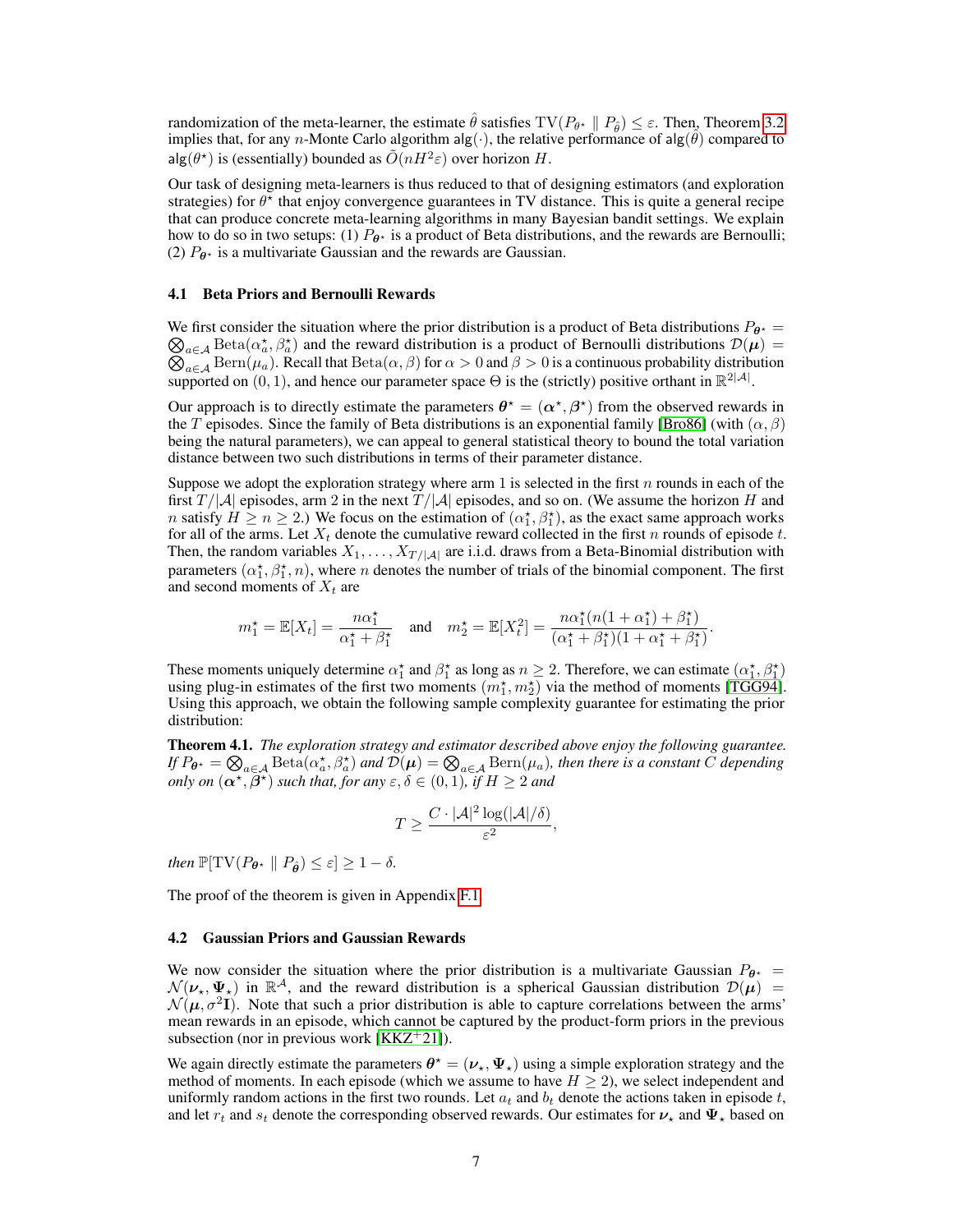

<span id="page-7-3"></span>Figure 1: Learning curves for Gaussian MAB and linear CB experiments. We run 100 replicates per algorithm and visualize two standard errors with error bands. For meta-learners we tune the number of exploration rounds and display the performance of the best configuration at each point, which we call the upper envelope.

the information collected in  $T$  episodes are<sup>[7](#page-7-1)</sup>

$$
\widehat{\boldsymbol{\nu}} := \frac{|\mathcal{A}|}{T} \sum_{t=1}^T r_t \mathbf{e}_{a_t} \quad \text{and} \quad \widehat{\boldsymbol{\Psi}} := \frac{|\mathcal{A}|^2}{T} \sum_{t=1}^T r_t s_t \left( \mathbf{e}_{a_t} \mathbf{e}_{b_t}^{\mathsf{T}} + \mathbf{e}_{b_t} \mathbf{e}_{a_t}^{\mathsf{T}} \right) - \widehat{\boldsymbol{\nu}} \widehat{\boldsymbol{\nu}}^{\mathsf{T}}.
$$

For these estimators, we have the following theorem.

Theorem 4.2. *The exploration strategy and estimator described above enjoy the following guarantee. If*  $P_{\theta^{\star}} = \mathcal{N}(\nu_\star, \Psi_\star)$  and  $\mathcal{D}(\mu) = \mathcal{N}(\mu, \sigma^2 \mathbf{I})$ , then there is a constant  $C$  depending only on  $(\nu_\star, \Psi_\star)$ *and*  $\sigma^2$  such that, for any  $\varepsilon, \delta \in (0,1)$ , if  $H \geq 2$  and

$$
T \ge \frac{C \cdot (|\mathcal{A}|^4 + |\mathcal{A}|^3 \log(1/\delta))}{\varepsilon^2},
$$

*then*  $\mathbb{P}[\text{TV}(P_{\theta^*} \parallel P_{\hat{\theta}}) \leq \varepsilon] \geq 1 - \delta$ .

The proof of the theorem and the precise dependence on  $\nu_{\star}$ ,  $\Psi_{\star}$ , and  $\sigma^2$  are given in Appendix [F.2.](#page--1-9) The quartic dependence on |A| is due to estimating  $\Psi_{\star}$ ; it improves to  $|A|^2$  if  $\Psi_{\star}$  is known.

<span id="page-7-0"></span>**Remark 2** (Comparison to [\[KKZ](#page-11-1)<sup>+</sup>21]). [KKZ<sup>+</sup>21] study the case where  $P_{\theta^*} = \mathcal{N}(\nu_*, \sigma_0^2 \mathbf{I})$ , which is a product-form prior over means  $\mu$  with known  $\sigma_0^2$ . For  $\tilde{\epsilon} = |\mathcal{A}| \cdot ||\nu_{\star} - \hat{\nu}||_{\infty}/\sigma_0$ , they show that<sup>[8](#page-7-2)</sup>

$$
|R(\boldsymbol{\theta}, \mathsf{TS}(\boldsymbol{\theta})) - R(\boldsymbol{\theta}, \mathsf{TS}(\hat{\boldsymbol{\theta}}))| \leq O\left(\|\boldsymbol{\nu}_\star\|_\infty + \sigma_0 \sqrt{\log(H/\tilde{\epsilon})}\right) \cdot H^2 \tilde{\epsilon}.
$$

On the other hand, Theorem [3.2](#page-5-0) applied to the 1-Monte Carlo Thompson Sampling algorithm (and bounding  $\text{diam}(\nu_\star) \leq \|\nu_\star\|_\infty$ ) yields the same inequality, but with  $\tilde{\epsilon}$  replaced by  $\epsilon =$  $TV(\mathcal{N}(\nu_\star, \sigma_0^2 I) \parallel \mathcal{N}(\hat{\nu}, \sigma_0^2 I)) \leq \|\nu_\star - \hat{\nu}\|_2/\sigma_0$ . Note that  $\tilde{\epsilon}$  is always larger than  $\epsilon$  by a factor of at least  $\sqrt{|\mathcal{A}|}$ ; thus, our result is strictly sharper.

# 5 Experiments

We demonstrate the generality of our results in three distinct meta-learning experimental settings. First, we study a simple multi-armed bandit scenario with Gaussian prior and Gaussian rewards, where we demonstrate how meta-learning higher-order moments of the prior can significantly improve performance. Next, we consider a Gaussian linear contextual bandits scenario, to demonstrate the generality of Bayesian meta-learning. Finally, we study a more interesting multi-armed bandit problem with discrete priors, where, in addition to the value of meta-learning, we see that look-ahead algorithms can substantially outperform Thompson sampling. Additional experimental details are presented in Appendix [A.](#page--1-10)

Gaussian MAB. Our first scenario is a multi-armed bandit problem with Gaussian prior and Gaussian reward. The instance has  $|\mathcal{A}| = 6$  arms and each episode has horizon  $H = 10$ . The prior is  $\mathcal{N}(\nu_{\star}, \Psi_{\star})$  where  $\nu_{\star} = [0.5, 0, 0, 0.1, 0, 0]$  and  $\Psi_{\star}$  has block structure so that arms 1, 2, 3 are

<span id="page-7-1"></span><sup>&</sup>lt;sup>7</sup>This estimator can be generalized to explore for more of the episode and use more of the observed rewards.

<span id="page-7-2"></span><sup>&</sup>lt;sup>8</sup>The following optimizes Lemma 5 of [\[KKZ](#page-11-1)<sup>+</sup>21] over its free parameter  $\delta > 0$  for  $\tilde{\epsilon}$  small.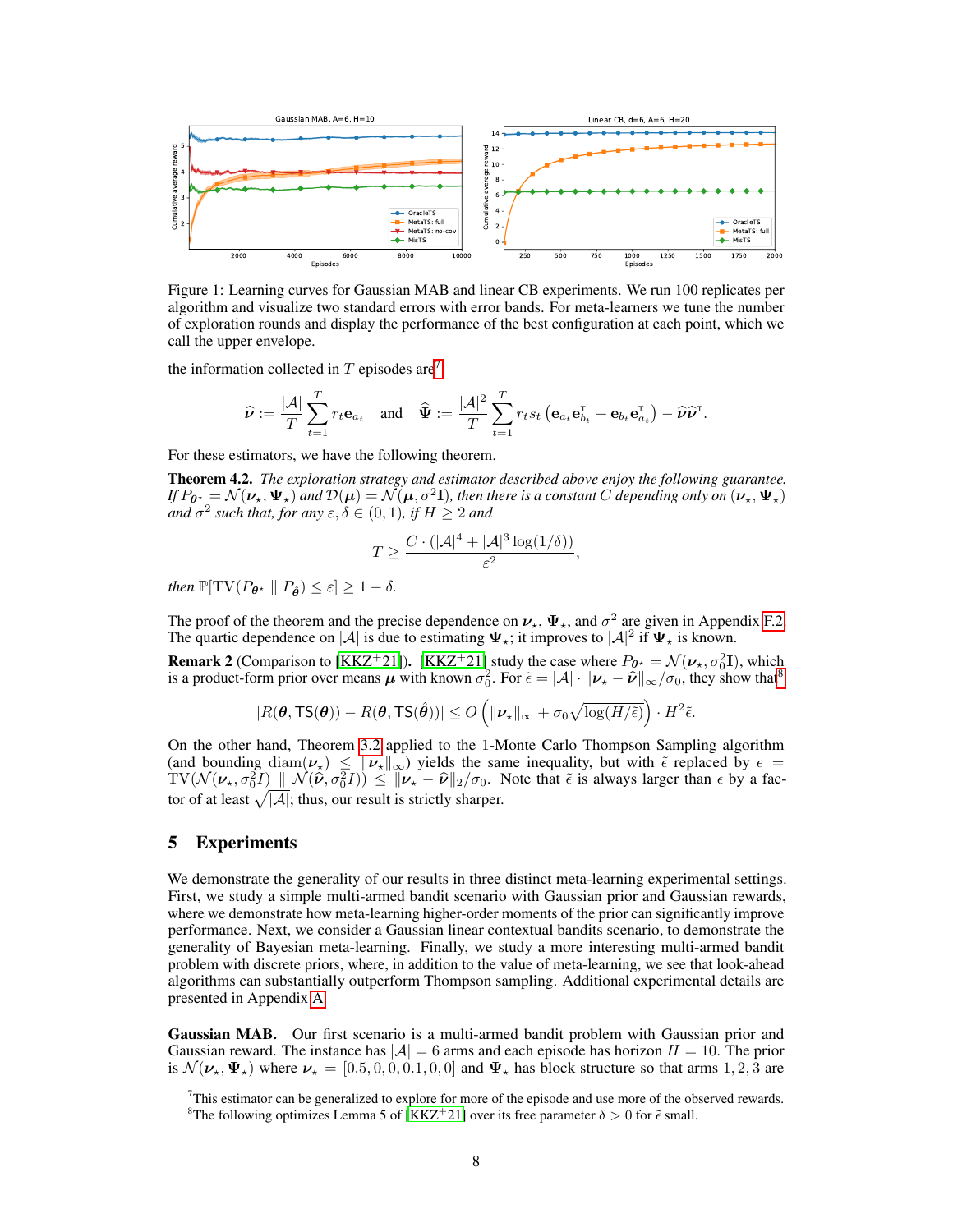

<span id="page-8-1"></span>Figure 2: Synthetic experiments with discrete MAB for  $|\mathcal{A}| = 20$  and  $H = 10$ . Left: visualization of the instance showing the reward for each of the arms in each of the 16 possible tasks along with the prior distribution over tasks (probabilities rounded, actual values are  $9/40$  and  $1/120$ ). *Top right*: learning curves for 6 algorithms (100 replicates, error bands at 2 standard errors, we tune the number of exploration rounds and plot upper envelopes for meta-learners). *Bottom right*: empirical distribution of the first arm pulled in each episode by each algorithm. Note that the color scale is non-linear.

highly correlated, and analogously for arms 4, 5, 6. The rewards are Gaussian with variance 1, which is known to all learners.

We run four algorithms. Two are non-meta-learning Thompson sampling algorithms: **OracleTS**, which uses the correct prior, and **MisTS**, which uses the misspecified prior  $\mathcal{N}(\mathbf{0}, \mathbf{I})$ . We also run **MetaTS:no-cov** which only attempts to meta-learn the prior mean  $\mu_0$  and assumes that the prior covariance matrix is the identity (this algorithm is essentially the one studied in  $[KKZ^+21]$  $[KKZ^+21]$ ). Finally, our algorithm is **MetaTS:full** which meta-learns both the prior mean and covariance. Both meta-learners are run in an explore-then-commit fashion where the first  $T_0$  episodes are used for exploration.<sup>[9](#page-8-0)</sup>

In Figure [1,](#page-7-3) we plot the cumulative average per-episode reward for each algorithm, where for the metalearners we sweep over many choices of  $T_0$  and display the pointwise best (i.e., the upper envelope). The experiment clearly shows the value of meta-learning as both **MetaTS:no-cov** and **MetaTS:full** quickly outperform misspecified TS. Additionally, we also see the importance of learning the covariance matrix, even though it can require many samples. Indeed, the final performance of **MetaTS: full** with  $T_0 = 5K$ , ignoring the regret incurred due to exploration, is competitive with **OracleTS**, while **MetaTS:no-cov** asymptotes to a much lower performance (see Figure [3](#page--1-11) in Appendix [A\)](#page--1-10).

Gaussian linear contextual bandits. Our second experiment concerns Gaussian linear contextual bandits. Here we run **OracleTS**, **MisTS**, and **MetaTS:full**, on a synthetic linear contextual bandit problem where there are  $|\mathcal{A}| = 6$  actions each with a  $d = 6$  dimensional action feature (generated stochastically at each time step), and with horizon  $H = 20$ . The prior is over the linear parameter  $\mu$  that determines the reward for action-feature  $x_a \in \mathbb{R}^d$  as  $r(a) \sim \mathcal{N}(\langle \mu, x_a \rangle, 1)$ . We set the prior as  $\mathcal{N}(1, \Psi_{\star})$  where  $\Psi_{\star}$  is a scaled-down version of the block diagonal matrix used in the previous experiment. In the right panel of Figure [1](#page-7-3) we again see that by meta-learning the prior, we quickly outperform the misspecified approach and asymptotically achieve the oracle performance. This demonstrates that Bayesian meta-learning is quite broadly applicable and highlights the importance of our general theoretical development.

**Discrete bandits.** Finally, we study a synthetic MAB setting with  $|\mathcal{A}| = 20$  arms and a prior supported on a finite set of 16 reward distributions (tasks), under each of which rewards are deterministic. The instance is visualized in the left panel of Figure [2.](#page-8-1) It is constructed so that each task has a unique optimal arm and there are four arms that can quickly identify which task the agent is in (arms A1, A6,

<span id="page-8-0"></span> $9$ For **MetaTS:no-cov**, we follow  $[KKZ^+21]$  $[KKZ^+21]$  and only use the first step of each exploration episode for exploration, switching to TS with the current prior estimate for the rest of the episode. On the other hand, **MetaTS: full** explores for all time steps in the first  $T_0$  episodes.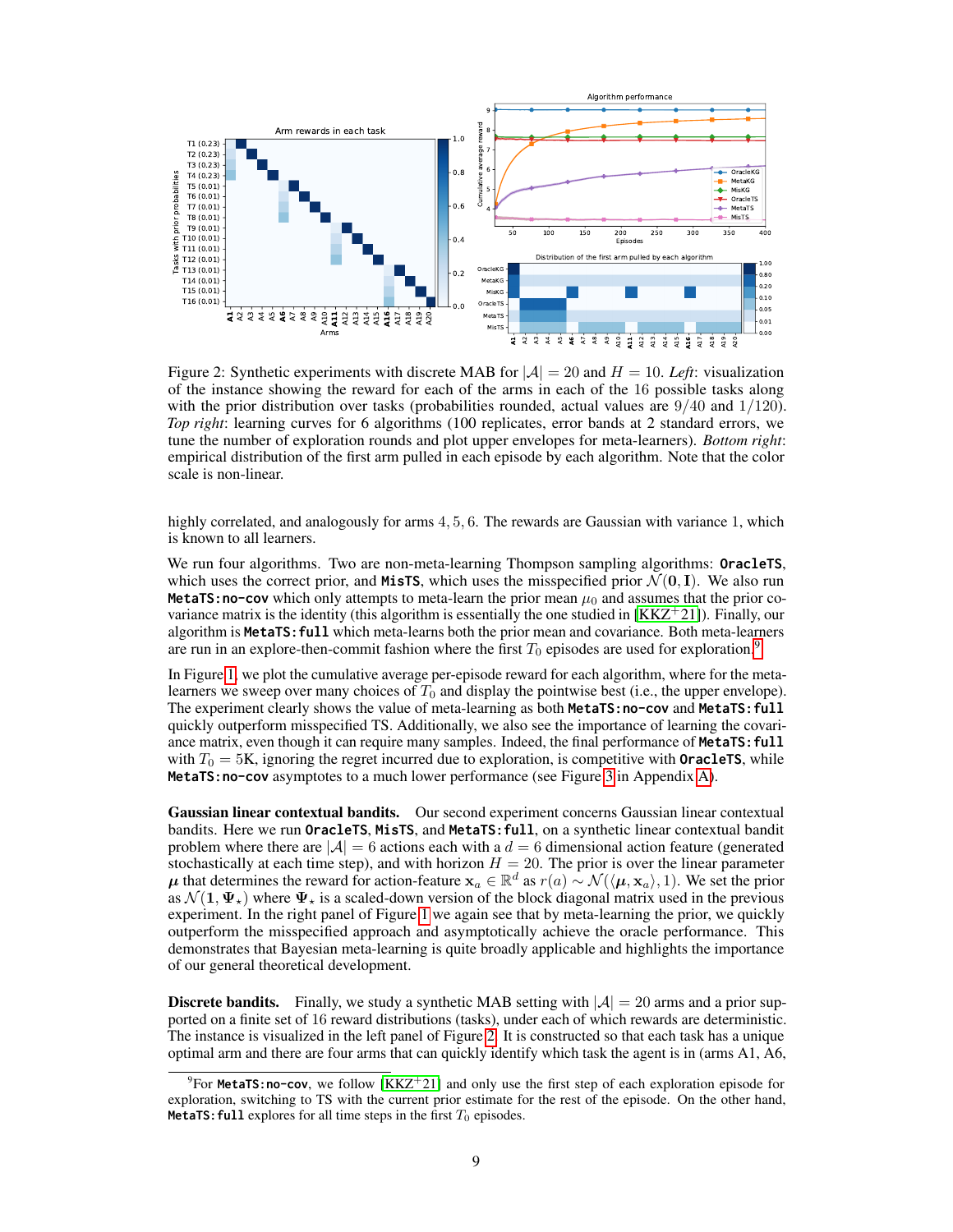A11, A16), so that it can infer the optimal arm. Additionally, the prior is concentrated on the first four tasks, so that pulling the first identifying arm almost always reveals the current task.

We evaluate 6 algorithms: Oracle, Misspecified, and Meta-learning each with TS and Monte-Carlo Knowledge Gradient (an instantiation of the  $2-RHC(\theta)$  algorithm detailed in Appendix [C\)](#page--1-3) as the base learners, and we visualize the results in the top right panel of Figure [2.](#page-8-1) Perhaps more revealing is the bottom right panel of Figure [2,](#page-8-1) where we visualize the empirical distribution over the first arm pull in each episode for each algorithm. We see that **OracleTS** typically plays uniformly over arms A2–A5 in the first round as these are highly likely to be the optimal arm under the prior, while **MisTS** plays uniformly over the 16 plausibly optimal arms. **MetaTS** quickly learns to play uniformly over arms A2–A5 and is asymptotically competitive with **OracleTS**.

The interesting property of this instance is that playing the identifying arms is crucial for optimal behavior. However, since TS is myopic and these arms never produce large rewards, TS will never play them. Thus, to achieve optimal behavior, we must use a less myopic base learner like Knowledge Gradient. As can be seen, both **OracleKG** and **MisKG** first play the identifying arms, where the oracle almost always pulls the first one while **MisKG** plays them uniformly. The performance of **OracleKG** is much better than all TS configurations. Finally, the meta-learning configuration of Knowledge Gradient quickly learns to pull the first identifying arm and competes with **OracleKG**.

# 6 Discussion

In our simulations, we demonstrated the superiority of more expressive prior families (e.g., modeling means and covariances) and non-myopic base algorithms (e.g., Knowledge Gradient) over less expressive priors (e.g., product measures) and greedy base learners (e.g., Thompson sampling). Notably, the generality and flexibility of our theoretical contributions ensure robustness to prior misspecification even for these richer priors and sophisticated base learners.

Still, theory and experiments alike point to a tradeoff: despite the potential for improved performance, richer prior families are harder to learn, and some base learners (e.g., n-Monte Carlo algorithms for large n) can be more sensitive to incorrect priors. It is an exciting direction for future work to investigate the joint problems of *model selection* (over priors) and *algorithm selection* (over base learners) in order to optimally navigate these tradeoffs. Perhaps model and algorithm selection can be coupled so that certain base learners exhibit improved performance, or greater robustness, over certain classes of priors. We would like to further understand how these tradeoffs interface with computational burdens of using certain priors and base learners, and whether our sensitivity analysis extends to computationally efficient approximations of sampling-based decision-making algorithms (e.g., via Laplace approximations, MCMC, Gibbs Sampling, and Variational Methods; the long-horizon performance of Thompson sampling under approximate inference has already been studied [\[PAYD19\]](#page-11-15)). Finally, we hold hope that a more instance-dependent analysis may improve our sensitivity bounds for certain families of priors, which may in turn inform more clever exploration strategies that circumvent worst-case tradeoffs.

#### Acknowledgements

The authors thank Wen Sun for many discussions that helped shape the current paper. At the time of writing, Max Simchowitz was generously supported by an Open Philanthropy AI Fellowship, and the research was initiated during his internship at MSR New York and PhD at UC Berkeley. Research was initiated during Thodoris Lykouris' postdoc at MSR New York. Daniel Hsu is supported by NSF grants CCF-1740833, DMREF-1534910, IIS-1563785; a Bloomberg Data Science Research Grant, a JP Morgan Faculty Award, and a Sloan Research Fellowship; Christoper Tosh is also supported by NSF grant CCF-1740833 and Daniel Hsu's JP Morgan Faculty Award.

# References

- <span id="page-9-1"></span>[AG12] Shipra Agrawal and Navin Goyal. Analysis of thompson sampling for the multi-armed bandit problem. In *Conference on Learning Theory*, 2012.
- <span id="page-9-0"></span>[AL17] Marc Abeille and Alessandro Lazaric. Linear thompson sampling revisited. In *International Conference on Artificial Intelligence and Statistics*, 2017.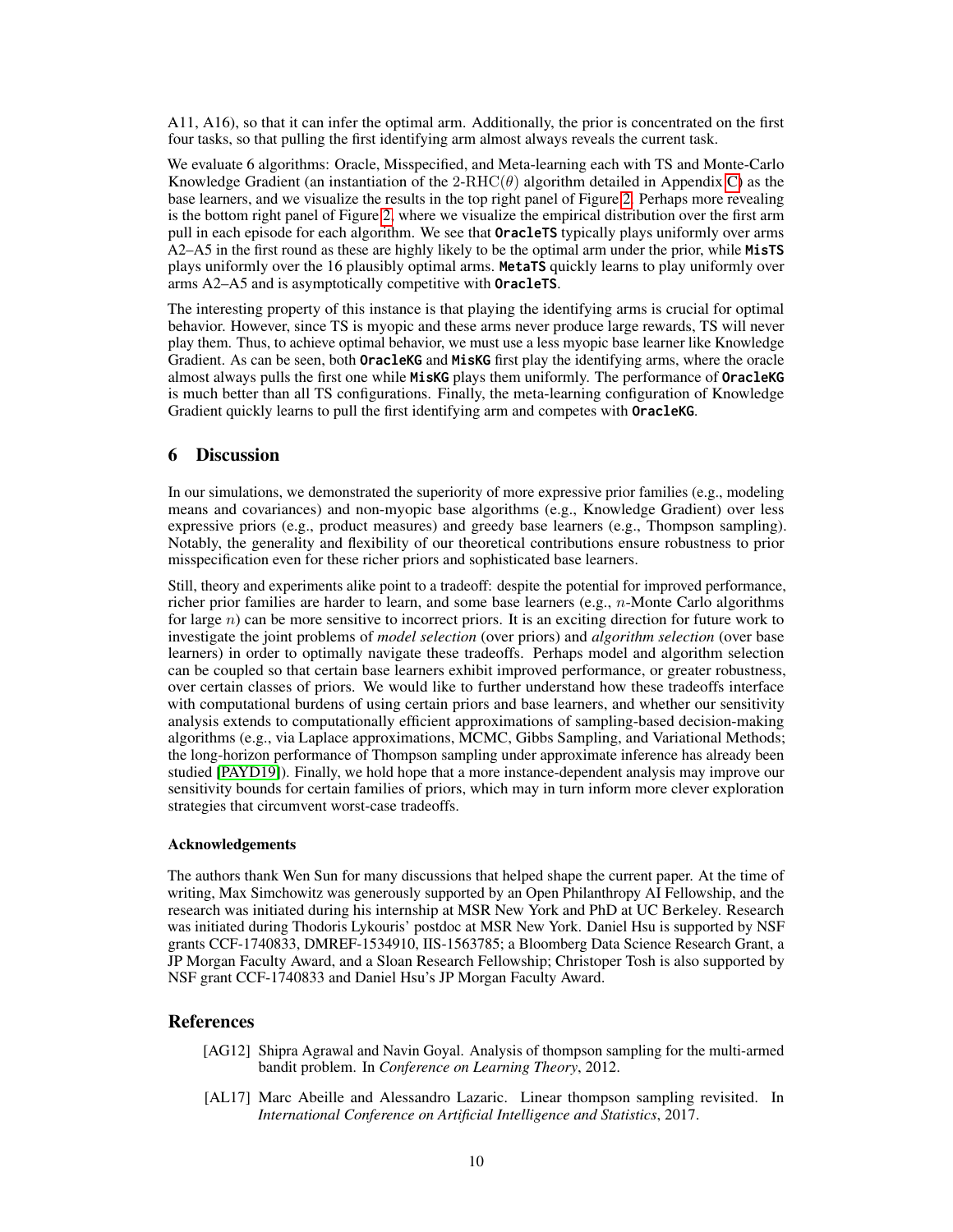- <span id="page-10-0"></span>[AL18] Marc Abeille and Alessandro Lazaric. Improved regret bounds for thompson sampling in linear quadratic control problems. In *International Conference on Machine Learning*, 2018.
- <span id="page-10-7"></span>[ALB13] Mohammad Gheshlaghi Azar, Alessandro Lazaric, and Emma Brunskill. Sequential transfer in multi-armed bandit with finite set of models. In *Advances in Neural Information Processing Systems*, 2013.
- [AYS15] Yasin Abbasi-Yadkori and Csaba Szepesvári. Bayesian optimal control of smoothly parameterized systems. In *Conference on Uncertainty in Artificial Intelligence*, 2015.
- <span id="page-10-4"></span>[Bax98] Jonathan Baxter. Theoretical models of learning to learn. In *Learning to learn*. Springer, 1998.
- <span id="page-10-5"></span>[Bax00] Jonathan Baxter. A model of inductive bias learning. *Journal of Artificial Intelligence Research*, 2000.
- <span id="page-10-10"></span>[BGZ14] Omar Besbes, Yonatan Gur, and Assaf Zeevi. Stochastic multi-armed-bandit problem with non-stationary rewards. *Advances in Neural Information Processing Systems*, 2014.
- [BMD<sup>+</sup>05] Arindam Banerjee, Srujana Merugu, Inderjit S Dhillon, Joydeep Ghosh, and John Lafferty. Clustering with bregman divergences. *Journal of Machine Learning Research*, 2005.
- <span id="page-10-2"></span>[BMP<sup>+</sup>94] James O Berger, Elías Moreno, Luis Raul Pericchi, M Jesús Bayarri, José M Bernardo, Juan A Cano, Julián De la Horra, Jacinto Martín, David Ríos-Insúa, Bruno Betrò, A. Dasgupta, Paul Gustafson, Larry Wasserman, Joseph B. Kadane, Cid Srinivasan, Michael Lavine, Anthony O'Hagan, Wolfgang Polasek, Christian P. Robert, Constantinos Goutis, Fabrizio Ruggeri, Gabriella Salinetti, and Siva Sivaganesan. An overview of robust bayesian analysis. *Test*, 1994.
	- [Bro86] Lawrence D Brown. *Fundamentals of Statistical Exponential Families with Applications in Statistical Decision Theory*. Institute of Mathematical Statistics, 1986.
- <span id="page-10-15"></span><span id="page-10-3"></span>[BSLZ19] Hamsa Bastani, David Simchi-Levi, and Ruihao Zhu. Meta dynamic pricing: Transfer learning across experiments. *Available at SSRN 3334629*, 2019.
- <span id="page-10-8"></span>[CLP20] Leonardo Cella, Alessandro Lazaric, and Massimiliano Pontil. Meta-learning with stochastic linear bandits. In *International Conference on Machine Learning*, 2020.
- <span id="page-10-11"></span>[CSLZ18] Wang Chi Cheung, David Simchi-Levi, and Ruihao Zhu. Hedging the drift: Learning to optimize under non-stationarity. *Available at SSRN 3261050*, 2018.
- <span id="page-10-13"></span>[DKWY20] Simon S Du, Sham M Kakade, Ruosong Wang, and Lin F Yang. Is a good representation sufficient for sample efficient reinforcement learning? In *International Conference on Learning Representations*, 2020.
- <span id="page-10-6"></span>[DSC<sup>+</sup>16] Yan Duan, John Schulman, Xi Chen, Peter L Bartlett, Ilya Sutskever, and Pieter Abbeel. RL<sup>2</sup> : Fast reinforcement learning via slow reinforcement learning. *arXiv:1611.02779*, 2016.
- <span id="page-10-14"></span>[FGMZ20] Dylan J Foster, Claudio Gentile, Mehryar Mohri, and Julian Zimmert. Adapting to misspecification in contextual bandits. In *Advances in Neural Information Processing Systems*, 2020.
- <span id="page-10-12"></span>[GKT19] Anupam Gupta, Tomer Koren, and Kunal Talwar. Better algorithms for stochastic bandits with adversarial corruptions. In *Conference on Learning Theory*, 2019.
- <span id="page-10-9"></span>[GM11] Aurélien Garivier and Eric Moulines. On upper-confidence bound policies for switching bandit problems. In *Conference on Algorithmic Learning Theory*, 2011.
- <span id="page-10-1"></span>[GMM14] Aditya Gopalan, Shie Mannor, and Yishay Mansour. Thompson sampling for complex online problems. In *International Conference on Machine Learning*, 2014.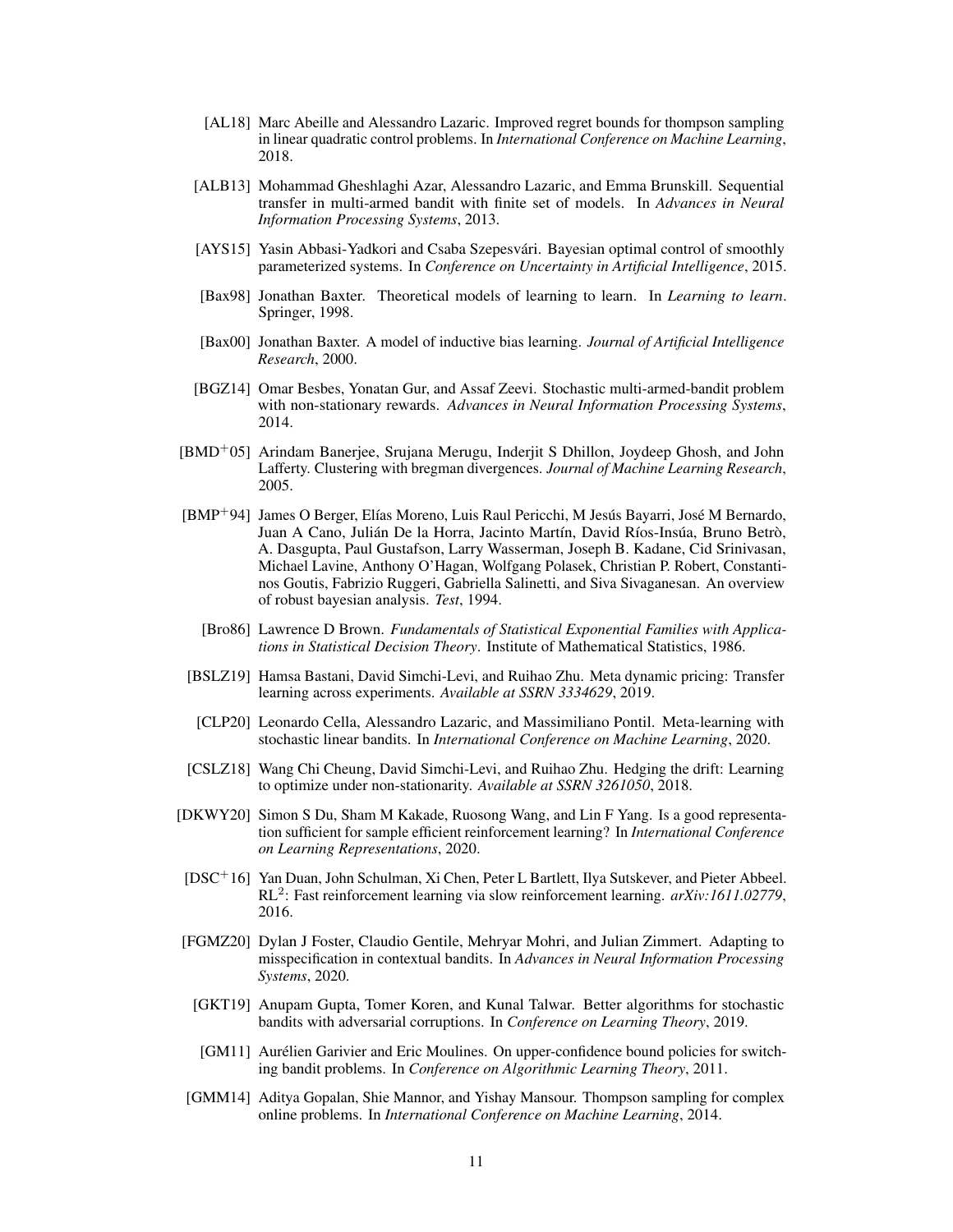- [GMPT15] Mohammad Ghavamzadeh, Shie Mannor, Joelle Pineau, and Aviv Tamar. Bayesian reinforcement learning: A survey. *Foundations and Trends® in Machine Learning*, 2015.
- <span id="page-11-10"></span>[HCJ+21] Jiachen Hu, Xiaoyu Chen, Chi Jin, Lihong Li, and Liwei Wang. Near-optimal representation learning for linear bandits and linear RL. In *International Conference on Machine Learning*, 2021.
- <span id="page-11-9"></span>[HGH+20] Jan Humplik, Alexandre Galashov, Leonard Hasenclever, Pedro A Ortega, Yee Whye Teh, and Nicolas Heess. Meta reinforcement learning as task inference. In *International Conference on Learning Representations*, 2020.
- <span id="page-11-8"></span>[HYC01] Sepp Hochreiter, A Steven Younger, and Peter R Conwell. Learning to learn using gradient descent. In *International Conference on Artificial Neural Networks*, 2001.
- <span id="page-11-13"></span>[Kak03] Sham Machandranath Kakade. *On the sample complexity of reinforcement learning*. PhD thesis, University College London, 2003.
- <span id="page-11-7"></span>[KKM12] Emilie Kaufmann, Nathaniel Korda, and Rémi Munos. Thompson sampling: An asymptotically optimal finite-time analysis. In *International Conference on Algorithmic Learning Theory*, 2012.
- <span id="page-11-1"></span>[KKZ<sup>+</sup>21] Branislav Kveton, Mikhail Konobeev, Manzil Zaheer, Chih-wei Hsu, Martin Mladenov, Craig Boutilier, and Csaba Szepesvari. Meta-thompson sampling. *arXiv:2102.06129*, 2021.
	- [Lin02] Torgny Lindvall. *Lectures on the Coupling Method*. Courier Corporation, 2002.
	- [LL16] Che-Yu Liu and Lihong Li. On the prior sensitivity of thompson sampling. In *International Conference on Algorithmic Learning Theory*, 2016.
- <span id="page-11-11"></span><span id="page-11-0"></span>[LMPL18] Thodoris Lykouris, Vahab Mirrokni, and Renato Paes Leme. Stochastic bandits robust to adversarial corruptions. In *Symposium on Theory of Computing*, 2018.
- <span id="page-11-12"></span>[LSW20] Tor Lattimore, Csaba Szepesvari, and Gellert Weisz. Learning with good feature representations in bandits and in rl with a generative model. In *International Conference on Machine Learning*, 2020.
- [Mur12] Kevin P Murphy. *Machine learning: a probabilistic perspective*. MIT press, 2012.
- <span id="page-11-4"></span>[OVR17] Ian Osband and Benjamin Van Roy. Why is posterior sampling better than optimism for reinforcement learning? In *International Conference on Machine Learning*, 2017.
- <span id="page-11-15"></span><span id="page-11-2"></span>[PAYD19] My Phan, Yasin Abbasi Yadkori, and Justin Domke. Thompson sampling and approximate inference. *Advances in Neural Information Processing Systems*, 2019.
	- [RPF12] Ilya O Ryzhov, Warren B Powell, and Peter I Frazier. The knowledge gradient algorithm for a general class of online learning problems. *Operations Research*, 2012.
	- [Rus16] Daniel Russo. Simple bayesian algorithms for best arm identification. In *Conference on Learning Theory*, 2016.
- <span id="page-11-6"></span><span id="page-11-5"></span><span id="page-11-3"></span>[RVR16] Daniel Russo and Benjamin Van Roy. An information-theoretic analysis of thompson sampling. *The Journal of Machine Learning Research*, 2016.
	- [Str00] Malcolm Strens. A bayesian framework for reinforcement learning. In *International Conference on Machine Learning*, 2000.
- <span id="page-11-14"></span>[SWDN09] Songsak Sriboonchita, Wing-Keung Wong, Sompong Dhompongsa, and Hung T Nguyen. *Stochastic dominance and applications to finance, risk and economics*. CRC Press, 2009.
	- [TGG94] Ram C. Tripathi, Ramesh C. Gupta, and John Gurland. Estimation of parameters in the beta binomial model. *Annals of the Institute of Statistical Mathematics*, 1994.